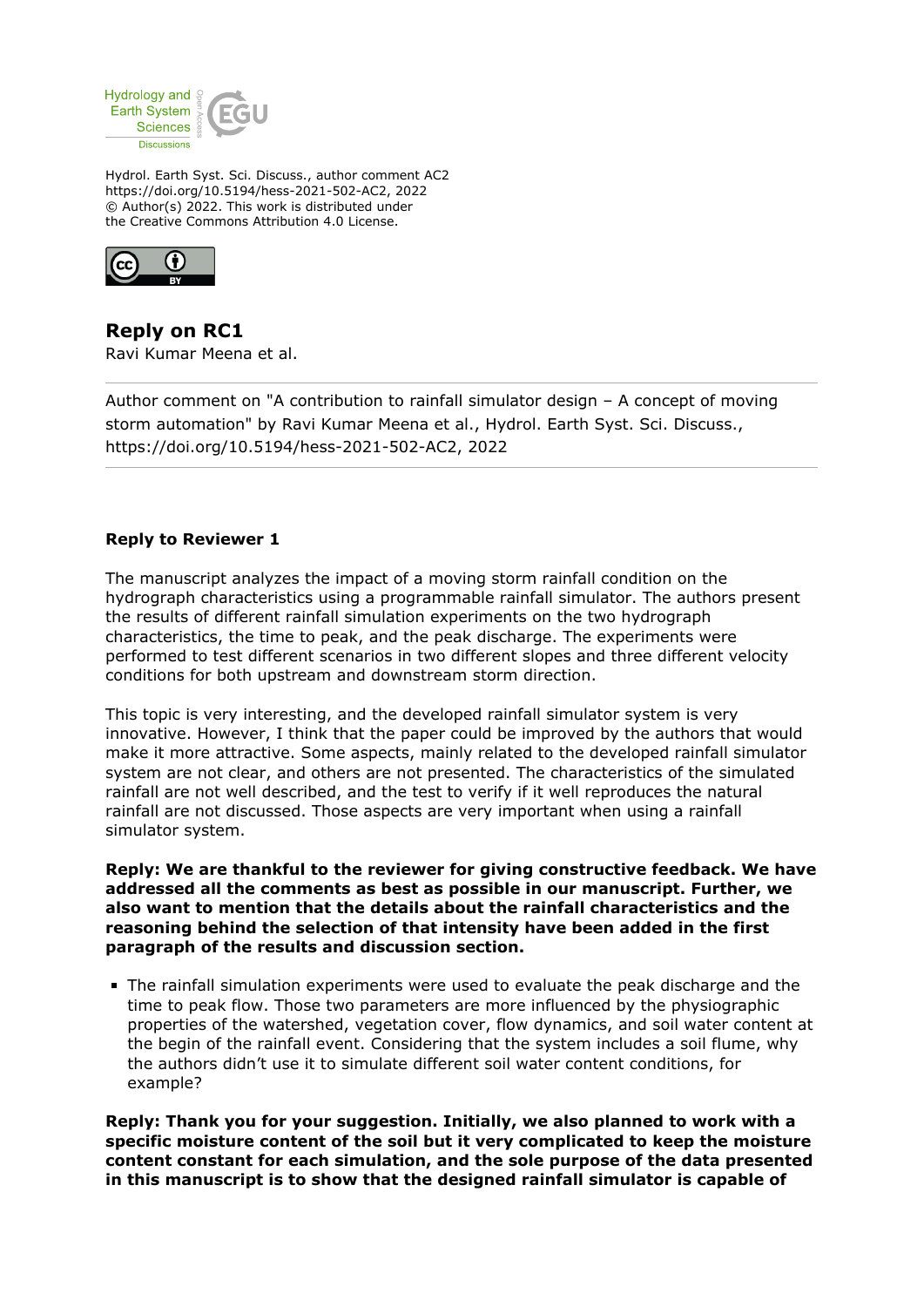# **simulation moving storm with different storm movement velocities.**

Why did you not include the system description in the main text? In my opinion, the mechanical innovations presented for this rainfall simulator is one of the most important part in the paper

# **Reply: Thank you for your suggestion. We have added these sections in the paper instead of appendixes.**

Did you analyze the characteristics of the simulated rainfall? Is the system able to simulate a natural rainfall?

**Reply: The maximum 3-min (simulated) rainfall intensity is 40 mm/h. The drop size distribution and kinetic energy of rainfall are not measured as we don't have a laser sensor. In terms of storm movement, yes, the simulator does have the capability to generate near-natural rainfall conditions. Further, we want to mention that the maximum 5-min rainfall intensity varies in the range of 12 mm/h to 109 mm/h in our Aglar experimental watershed, Uttarakhand, India (Nanda et al.,2019). So, the used intensity seems reasonable. We have mentioned same in first paragraph of Section 3.** 

### *Nanda, A., Sen, S., & McNamara, J. P. (2019). How spatiotemporal variation of soil moisture can explain hydrological connectivity of infiltration-excess dominated hillslope: Observations from lesser Himalayan landscape. Journal of Hydrology, 579, 124146.*

### Specific comments

[L.25] More recent rainfall simulators have been developed but are not mentioned in the manuscript. Please add more recent references.

**Reply: Thank you for your suggestion. We did not include the recent designs because as per best of our knowledge most of the new rainfall simulator designs have a goal of portability and spray uniformity but those are not designed to simulate moving storms. However, we have added some recent references of portable rainfall simulators discussing about their uniformity coefficient (Section 3, first para).** 

[L.64] The system description is not complete. What is the high of the system? Which intensities is the systems able to simulate? How did you verify if the system reproduces a real rainfall event? Did you verify the raindrops distribution? The characteristic of the simulated rainfall should be verified using a disdrometer, for example. The authors say that the system simulated "Near natural rainfall conditions" (abstract L.6], but I don't know what it means. The raindrop distribution should be investigated for all the simulated area.

**Reply: Thank you for your suggestion. We have added the relevant details as you mentioned in the above comment. Initially, we were planning to do the other studies too relevant to soil erosion but we were not able to acquire the laser rainfall analyzer for drop size distribution and terminal velocity, so we limited the study to general testing of moving storm rainfall simulator**

[L.104] What is the system precision? What is the intensity of the simulated rainfall?

**Reply: System pressure of the rainfall simulator at the time of simulation is 0.6 kg/cm<sup>2</sup> to simulate a rainfall with a mean intensity of 36 mm/h.**